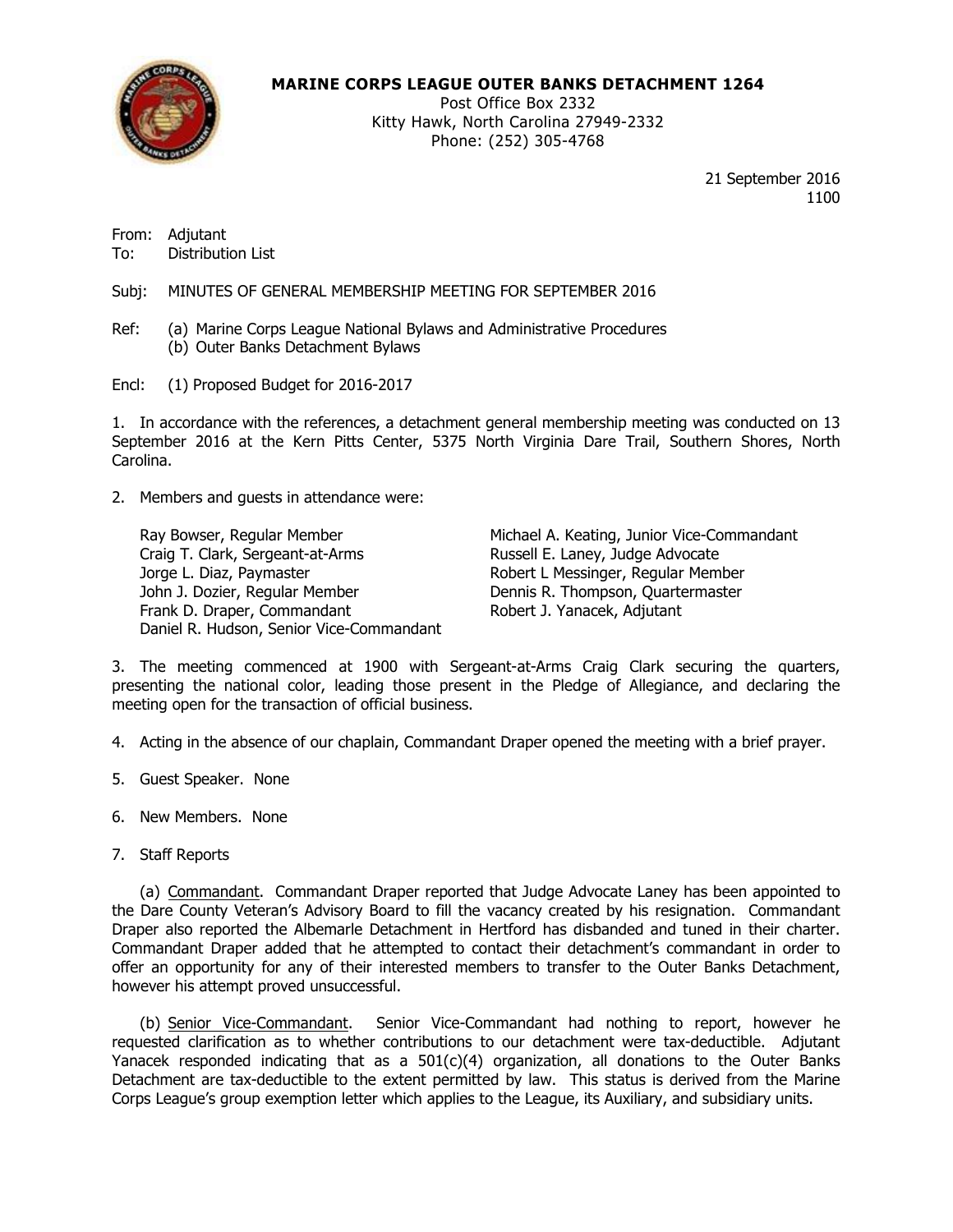## Subj: MINUTES OF GENERAL MEMBERSHIP MEETING FOR SEPTEMBER 2016

(c) Junior Vice-Commandant. None

(d) Judge Advocate. Russ Laney reported that the Dare County Board of Commissioners has adopted a policy of veteran's preference for hiring of county employees. This policy is welcomed, but long overdue.

- (e) Junior Past-Commandant. N/A
- (f) Adjutant. None
- (g) Chaplain. N/A

(h) Paymaster. Jorge Diaz provided a detailed report of the income and expenditures since our last meeting as well as the detachment's current account balance. No discrepancies were noted. Jorge also reported that the application for membership of Cory Lotspeich has been pending submission for a number of months and is awaiting Cory's attendance at one of our monthly meetings for the administration of the oath of membership. Adjutant Yanacek will contact Cory to advise him of this matter.

- (i) Quartermaster. None
- (j) Sergeant-at-Arms. None

(k) Toys for Tots Liaison. Due to the absence of Larry Czernik, who is currently in Virginia to complete the Toys for Tots certification process, Judge Advocate Laney provided Larry's report. There are many new and exciting things to report, including the addition of Sound Feet Shoes, Outer Banks Chrysler/Dodge/Jeep and the Outer Banks Bowling Center as new partners to our efforts. Russ reported that the Dare County Bike Run is scheduled to be held on Saturday, 24 September 2016. Toys donated to the Toys for Tots program as admission to this event will be collected at Longboards Island Grill in Kitty Hawk. Those members who are able to assist in this effort are asked to be at Longboards at 1200 that day. In addition, the Outer Banks Bowling Center is hosting a Toys for Tots Bowling Night on 17 October 2016 from 1900 to 2200. Those participating in that event will be able to bowl for a reduced rate that evening by donating a toy with a value of \$10 or more.

- 8. Old Business
	- (a) Awards Presentation. None

(b) Recruiting and Retention. Due to a recent change in reference (a) approved at the national convention, membership dues for all hands are now due. Those members whose current dues expire between 1 July and 31 December 2016 will be required to remit \$30 at this time in order to remain in good standing through 31 August 2017. Those members whose current dues expire on or after 1 January 2017 will be required to remit \$20 at this time in order to remain in good standing through 31 August 2017. This change was implemented to ease the administrative record-keeping burden at the national headquarters level so that all membership renewal notices will be sent in the future at the same time. No action on this matter will be taken at this time until our paymaster has reviewed our membership roster and determined which of these date-ranges that each member falls within.

(c) Grants and Donations. Adjutant Yanacek reported that he is currently recording his service hours for submission at the end of the month to the Walmart Voluntarism Always Pays program for the third quarter of 2016. Commandant Draper added that \$250 grant from this program was received during the early summer for Adjutant Yanacek's efforts during the second quarter of 2016.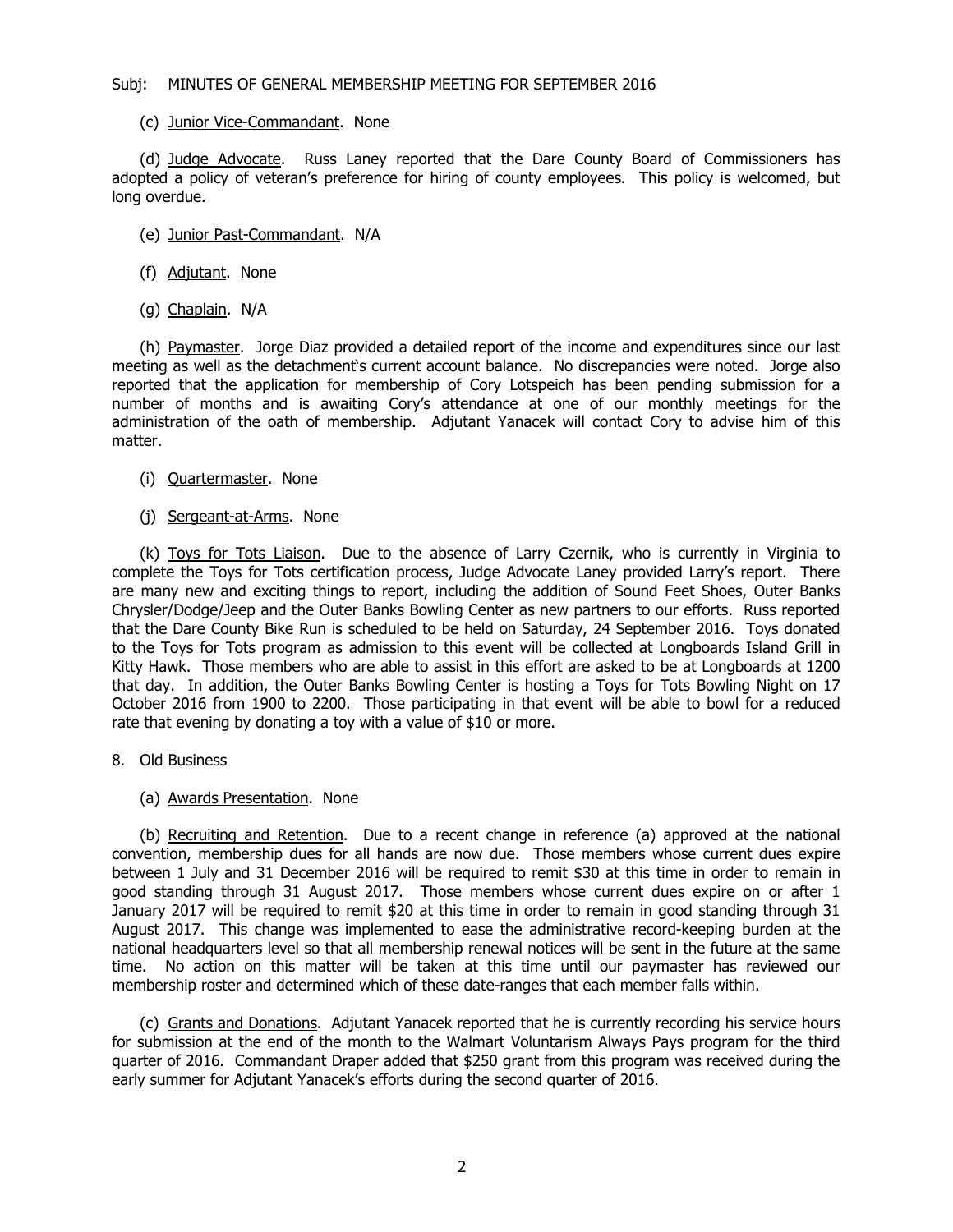## Subj: MINUTES OF GENERAL MEMBERSHIP MEETING FOR SEPTEMBER 2016

## (d) Sickbay. None

(e) Website and Marketing. None

(f) Social Activity. Adjutant Yanacek reported that on 6 September, three members and one guest attended the free breakfast social offered to veterans at the Jolly Roger restaurant in Kill Devil Hills. The next breakfast social will be on 4 October 2016 at 0900. All hands are invited and encouraged to attend.

(g) Detachment Picnic. Quartermaster Thompson expressed his disappointment in the lack of our annual picnic this past May and volunteered to head the planning effort this year. Commandant Draper accepted Dennis' offer and duly appointed him to head the effort for the upcoming year.

(h) Outer Banks Seafood Festival. Commandant Draper briefed the membership regarding the Outer Banks Seafood Festival that the detachment will be participating in on 15 October 2016. The event will take place at the Outer Banks Event Site at 6800 South Croatan Highway in Nags Head. The detachment will set up a booth the day prior to the event and will staff our booth from 1000 to 1800 the date of the event. All preliminary work on this event has been completed including our requirement provide evidence of general liability insurance coverage. Discussion was held regarding logistical matters involving the equipment that will be needed. Bob Messinger will bring the detachment's 10-foot by 10 sun shade to the October meeting, and the Sergeant-at-Arms ensure that it, the detachment's National and Marine Corps colors, our folding table and display supply box are loaded into Commandant Draper's vehicle following the conclusion of that meeting. In addition we will need to update our display plaque that lists the organizations to which we donate, and will solicit our membership to volunteer to staff our booth. Lastly, in order to make our display complete, Commandant Draper motioned to purchase a 3 foot by 5-foot Marine Corps banner from Island Flags in the amount of \$35.00 for use on the front of our display table. The motion was duly seconded, voted on and passed without dissent.

(i) Fall Belk Charity Sale. Commandant Draper inquired as to whether anyone has received any communication regarding the Fall Belk Charity Sale. Since no one has received any communication as of yet, Commandant Draper instructed Adjutant Yanacek to effect liaison with Belk and take appropriate action to set up dates and times that we may participate in this important fundraising event.

## 9. New Business

(a) Marine in Need. Commandant Draper noted that during our summer hiatus, Army Vietnam veteran Billy Brown passed-away as a result of cancer. In addition to his service to our country, Billy was a zealous advocate for veteran's issues and a long-serving member of the Dare County Veteran's Advisory Council. He will be greatly missed. In honor of his memory, the detachment presented a draft in the amount of \$200 to the Billy Brown Memorial Scholarship.

(b) Upcoming Events. Previously indicated above in paragraphs 7(k), 8(f) and 8(h).

(c) Eagle Scout Recognition Program. Bob Messinger reported that he was unable to present the Good Citizenship Award to a young man who recently attained the rank of Eagle Scout. Bob expressed his frustration at his inability to speak with anyone having cognizance over the scouting program in our area. Adjutant Yanacek added that he was not surprised by this, as this has been an ongoing issue since the detachment was established in 2006. Regardless of the reason, Bob will continue his efforts to promote this worthwhile program in our area.

(d) Reporting Requirements. Bob Messinger inquired as to whether the detachment has completed the required IRS Form 990-N (e-postcard) and the Participating Life Member (PLM) audit that is required by Marine Corps League National. The paymaster indicated that neither had been completed as of yet. The IRS Form 990-N was due on 30 June, and the PLM audit is due by 30 September. In order to get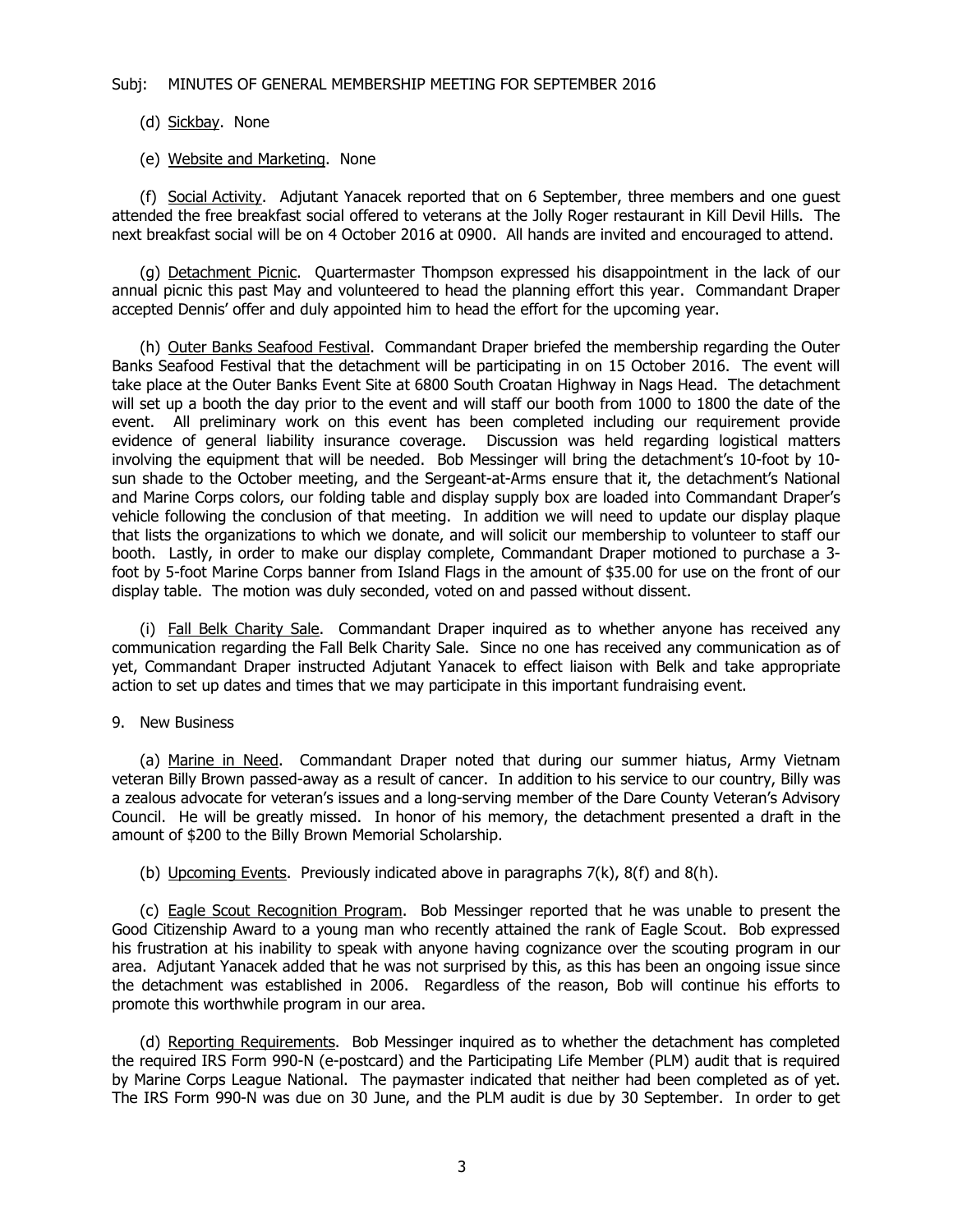## Subj: MINUTES OF GENERAL MEMBERSHIP MEETING FOR SEPTEMBER 2016

these required reports completed, Commandant Draper, Paymaster Diaz, and Bob Messinger will be getting together on 22 September 2016 to complete them. Following completion, they will be submitted to the appropriate recipients.

(e) Detachment Proposed Budget for 2016-2017. At the request of Commandant Draper, Judge Advocate Laney prepared a proposed budget for the detachment for the 2016-2017 year over the summer. This proposed budget, attached at the enclosure, was presented to the membership at the meeting and briefed by line to those present. Of particular note was the proposed establishment of three (3) scholarships; one to each of the three high schools in Dare County. These scholarships are to be awarded to students who display the virtues of good citizenship rather than the traditional means of selecting the top academic students. It was also noted that the cash amounts and specific line items within the budget are subject to change as deemed necessary by the membership. Thoughtful discussion ensued over this proposal which concluded with a motion to adopt the budget as presented. The motion was seconded, voted on, and passed without dissent.

(f) Meeting Snacks and Refreshments. None

10. Commandant Draper, acting in the absence of our chaplain closed the meeting with a prayer.

11. The meeting concluded at 2002 with Sergeant-at-Arms Craig Clark retiring the national color and declaring the meeting closed until 11 October 2016, when we will reconvene for the transaction of official business.

Robert J. Yanacek

Robert J. Yanacek Adjutant